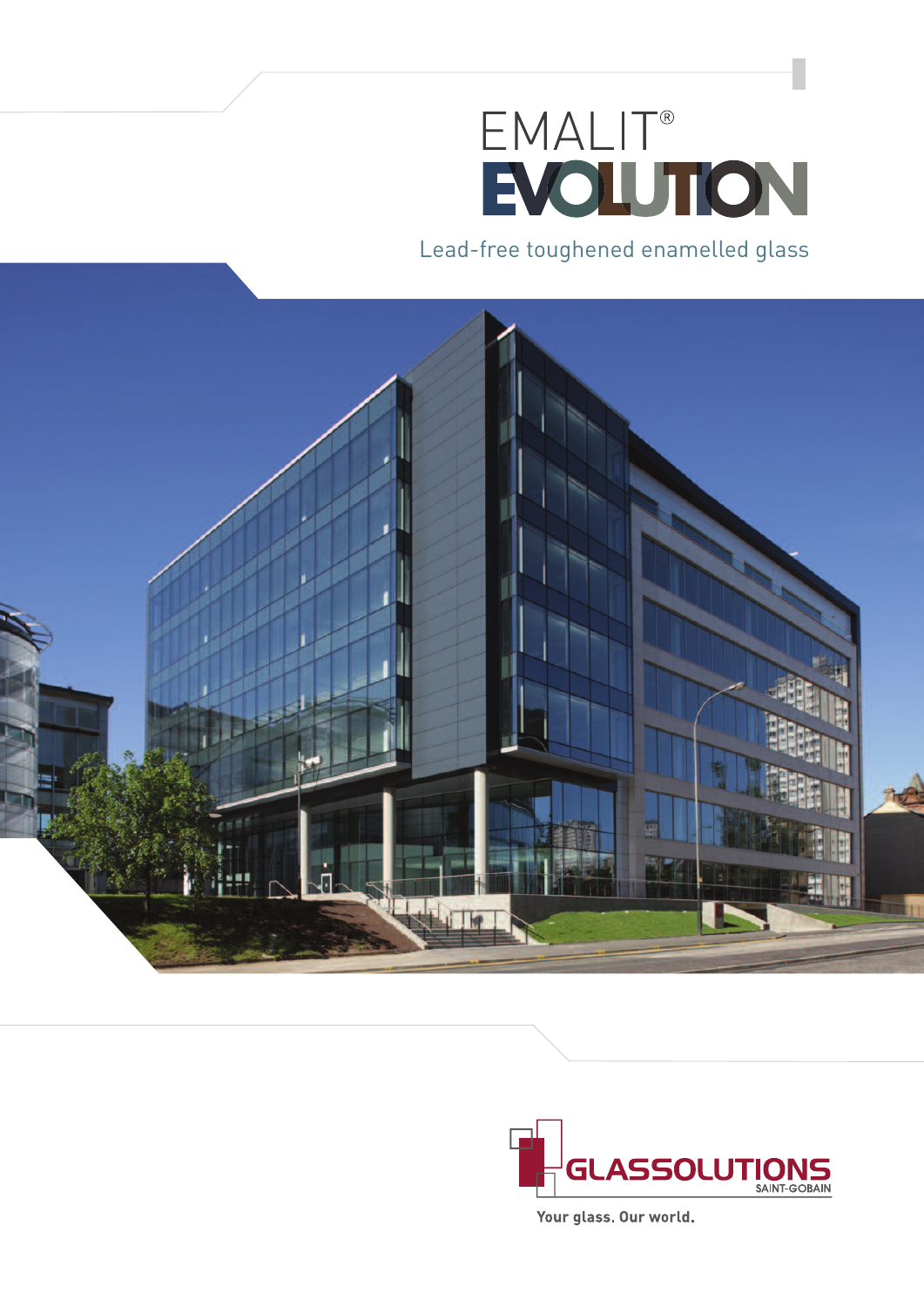

# Product description

EMALIT® EVOLUTION is an opaque coloured glass, produced by uniformly enamelling one side of the glass. The new enamels used do not contain any dangerous heavy metals\* (in particular: lead, cadmium, mercury or chromium VI). The enamel is fired at a very high temperature, in order to fuse permanently with the glass

surface, giving the product exceptional durability. EMALIT® EVOLUTION is a toughened safety glass manufactured in accordance with standard BS EN 12150. For certain applications it can be heatstrengthened in accordance with standard BS EN 1863.

# Applications

EMALIT® EVOLUTION is used primarily for external façades in insulated spandrels or cladding panels in non-vision areas for an aesthetically clean appearance. Uniform facades or contrasting features can be created, with the added reflective quality of glass.

# Benefits

### **More environmentally friendly**

The enamel is free from lead and other dangerous metals making it more environmentally friendly and totally recyclable. During manufacture, the almost total absence of pollutants protects nature and health.

### **Coloured façades**

EMALIT® EVOLUTION is available in a wide range of colours. Additional decorative effects can be obtained by enamelling different base glasses and/or designing specific colours.

### **Exceptional durability and safety**

EMALIT® EVOLUTION is a toughened safety glass with the mechanical properties and durability inherent to clear toughened glass. The colours remain totally stable over time.

### **Simple installation**

EMALIT® EVOLUTION is as easy to install as ordinary toughened glass.

 $*$  < 1000 ppm in the content of the paint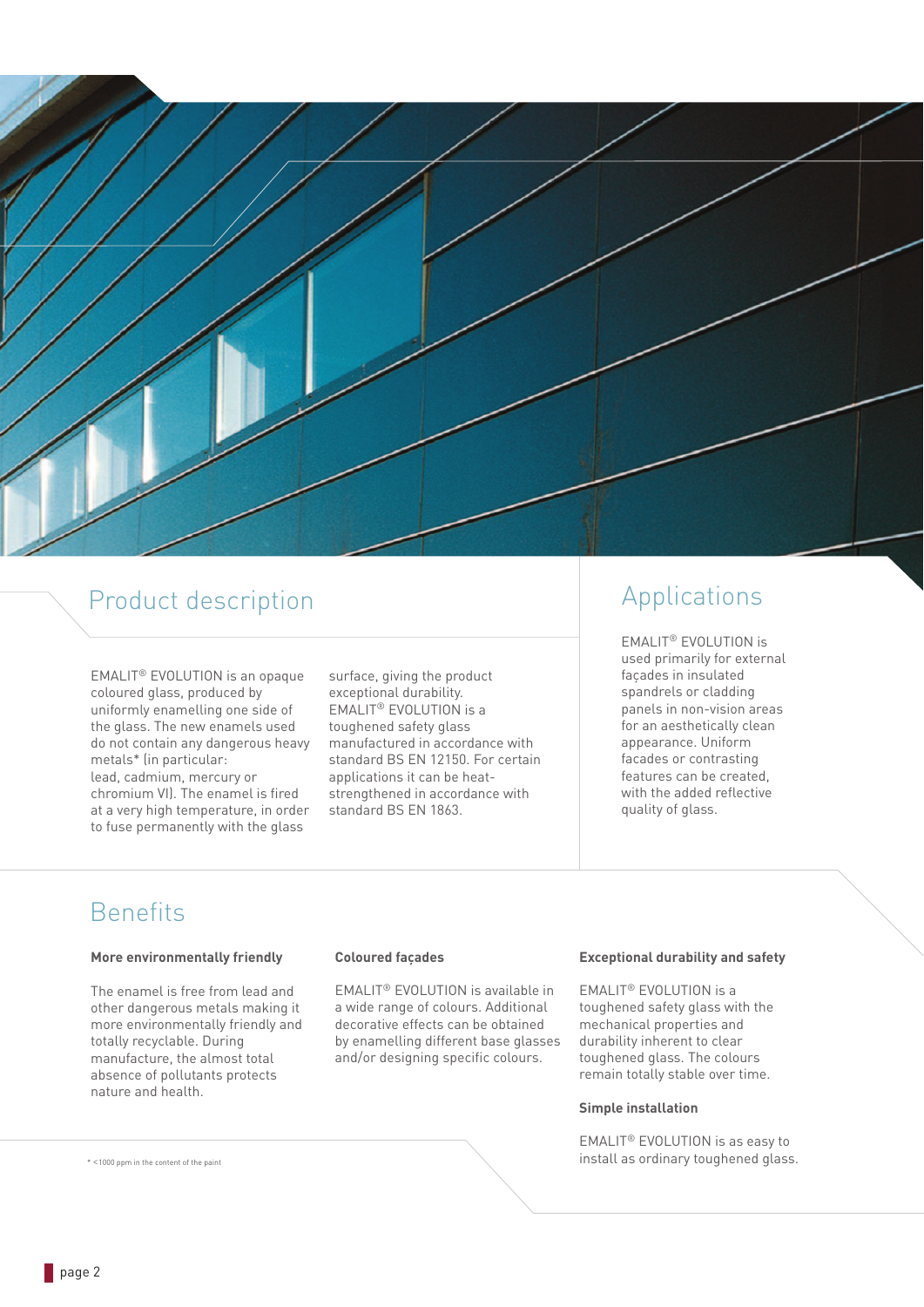

# Standard Colour Collection

EMALIT® EVOLUTION is available in a range of 11 standard colours.

## **EMALIT® EVOLUTION CLASSIC:**

for uniformly coloured glass panels (see colour chart)

### **EMALIT® EVOLUTION CLASSIC EXTRA-WHITE:** for pure white, using SGG DIAMANT® extra clear glass



**BA6111** Blue Tone **BA7139** Cactus Green

# Bespoke products

In addition to the standard range of colours, bespoke colours and colour-matching services are available enabling most colours to be replicated. If you require information on these, and other, product variations e.g. the use of different substrate materials, please contact our specification sales team.